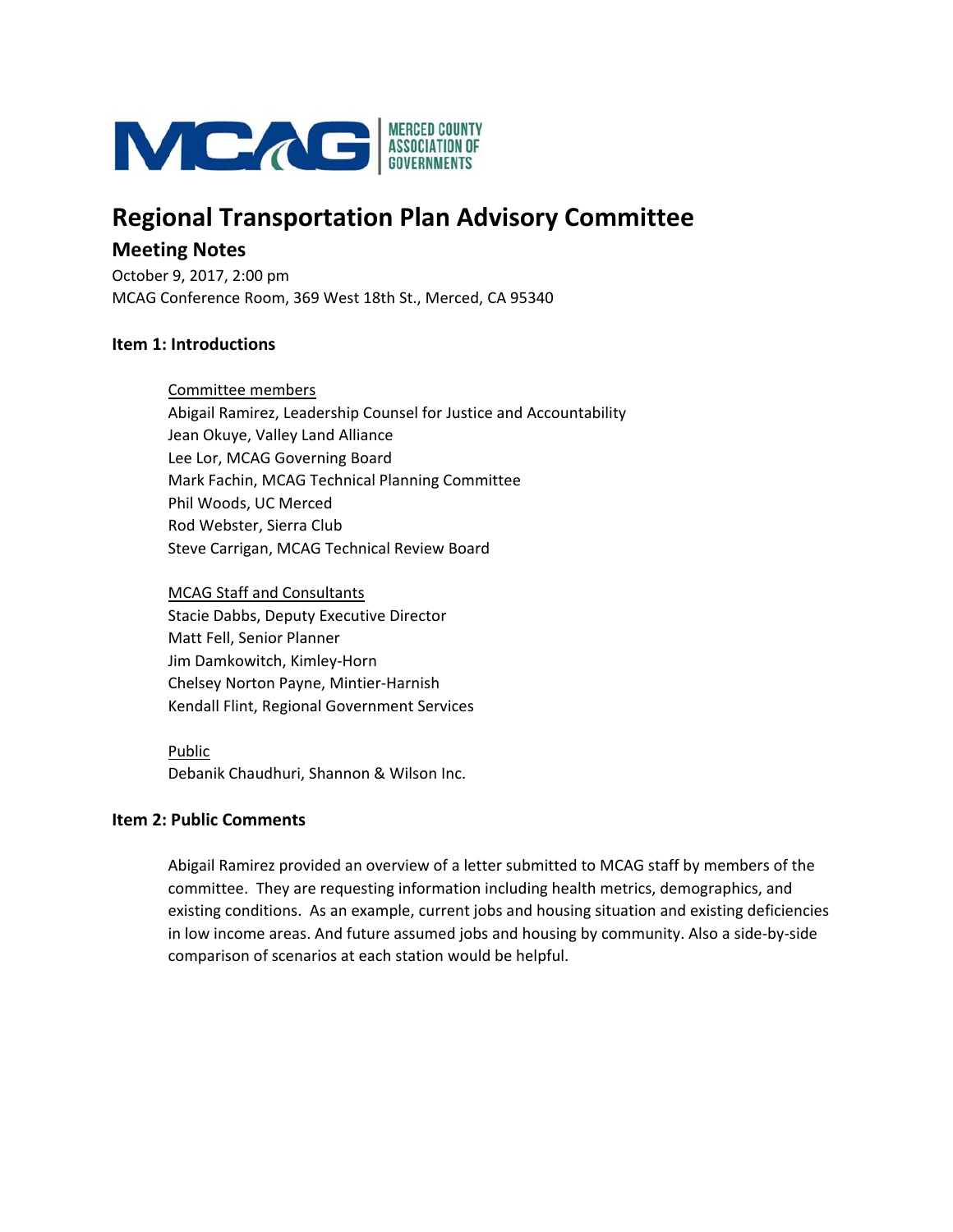#### **Item 3: Meeting Notes – September 11, 2017**

Rod Webster did not arrive late for the August 21, 2017 meeting. Jean Okuye moved and Mark Fachin seconded accepting the meeting notes.

## **ACTION: The committee accepted the Meeting Notes of September 11, 2017 with the correction.**

#### **Item 5: Revenue Assumptions**

Jim described the purpose of the revenue assumptions in preparing a financially constrained RTP. A lot of new revenue will be assumed in this RTP due to Measure V and SB 1.

The scenarios assume somewhat different levels of investment by mode; this will be part of the public workshop materials.

#### **Item 6: Scenario Development Update**

Chelsey provided an update on the development of the scenarios. Mintier‐Harnish and MCAG staff met with the local jurisdictions' planning staff to talk about how each of the four scenario themes would likely play out in their communities, given their General Plan designations, spheres of influence, and other factors. Mintier‐Harnish then took this information and used the software tool Envision Tomorrow to "paint" growth for 2020 and 2035.

The committee discussed influences on growth from transportation, especially rail and transit.

Q: how much growth/development is "shifted" due to the Campus Parkway and UC Merced? A: not much, if any, it's assumed in all four scenarios as it is fully funded

#### **Item 7: Round 2 Workshops**

Jim stated that three public workshops have been scheduled, as follows:

- Monday, October 23, 6:30 pm, at Los Banos City Council Chambers
- Wednesday, October 25, 6:30 pm, at Livingston City Council Chambers
- Thursday, November 2, 6:30 pm, at Merced City Council Chambers

The structure will be to start with a presentation with an overview of the process, the purpose of the workshop, and a general description of the scenarios. Then attendees will be directed to the exhibits to review and ask questions. The exhibits will include a board for each scenario, as well as several boards with indicators comparing the scenarios in various metrics. Another set of boards will have information on demographics and existing conditions.